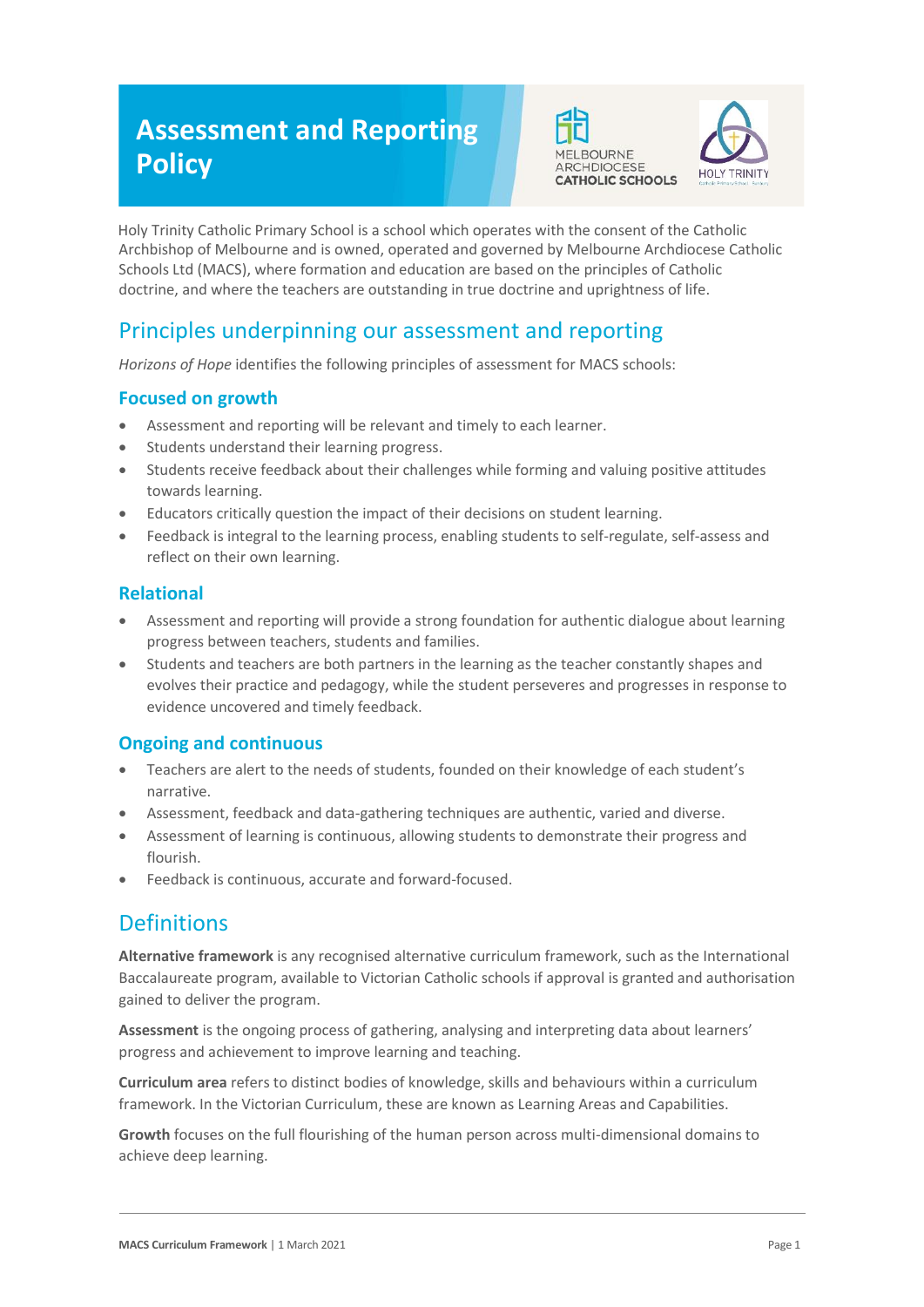**Progress** is observable and measurable change in student learning based on evidence and multiple data sources that indicates development along a continuum of learning, and supports learners to see themselves as successful.

**Reporting** is the process used to communicate knowledge gained from assessing student learning. The purpose of reporting is to provide relevant information about a student's progress to students, parents, support staff and other teachers.

**Standards** describe the quality of learning (extent of knowledge, depth of understanding and sophistication of skills) that would indicate the student is well-placed to commence the learning required at the next level of achievement within the Victorian Curriculum F–10 and/or Victorian Certificate of Education (VCE), Victorian Certificate of Applied Learning (VCAL) study designs or units of competency within a Vocational Education and Training (VET) program.

**Standard framework** refers to the Victorian Curriculum F–10.

**Victorian Curriculum and Assessment Authority (VCAA)** is the statutory authority primarily accountable to the Minister of Education, for the provision of curricula and assessment and reporting in Victorian schools.

## Assessment

At Holy Trinity Catholic Primary School, teachers assess and monitor student growth, learning progress and achievement against the curriculum standards and within the learning and teaching program at Holy Trinity Catholic Primary School.

## Reporting

At Holy Trinity Catholic Primary School, the nature and frequency of feedback given to students and parents about individual assessment tasks are determined by teachers and leaders.

Holy Trinity Catholic Primary School complies with the Australian government reporting requirements. These requirements apply to the written reports on student learning and progress. Reports are provided twice annually for each student in each year they are enrolled at the school. More information about the specific requirements for reporting can be found in the Catholic Education Commission of Victoria Ltd (CECV) [Reporting Student Progress and Achievement: 2021 Revised](https://cevn.cecv.catholic.edu.au/MelbourneDiocese/Document-File/Curriculum/Reporting/CECV-2019-Revised-Student-Reporting-Guidelines.aspx)  [Guidelines for Victorian Catholic Schools](https://cevn.cecv.catholic.edu.au/MelbourneDiocese/Document-File/Curriculum/Reporting/CECV-2019-Revised-Student-Reporting-Guidelines.aspx) (the Guidelines).

#### **Senior secondary education**

Schools must have policies and procedures in place to:

- maintain accurate student records
- ensure the integrity of student assessments
- monitor student participation, completion rates and outcomes.

The policies and procedures must cover the analysis of results and student participation in accordance with the requirements of the awarding body.